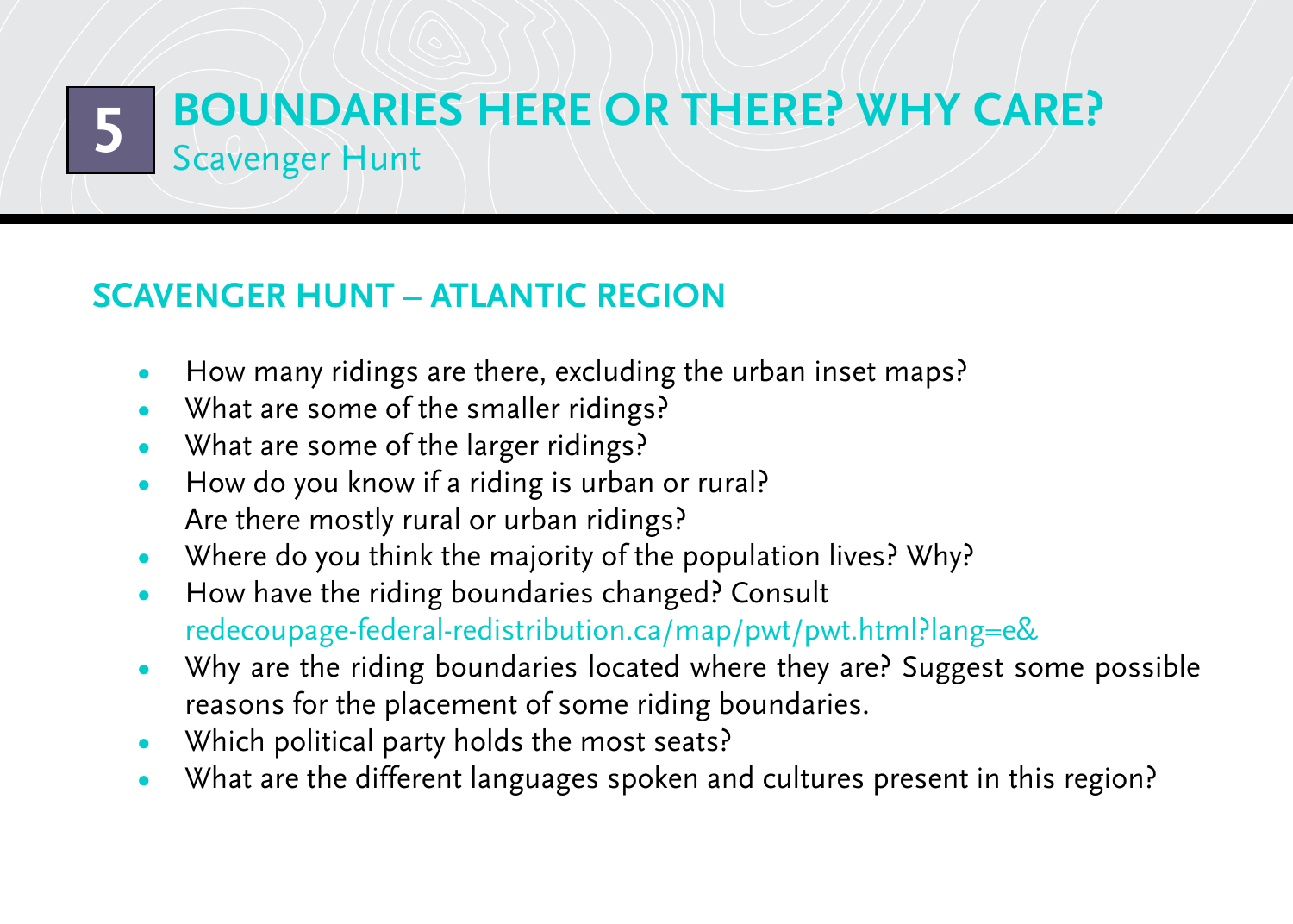#### **Scavenger Hunt – Urban-inset maps**

- How many ridings are there?
- What are some of the smaller ridings?
- What are some of the larger ridings?
- How do you know if a riding is urban or rural? Are there mostly rural or urban ridings?
- Where do you think the majority of the population lives? Why?
- **•**  How have the riding boundaries changed? Consult [redecoupage-federal-redistribution.ca/map/pwt/pwt.html?lang=e&](http://www.redecoupage-federal-redistribution.ca/map/pwt/pwt.html?lang=e&)
- Why are the riding boundaries located where they are? Suggest some possible reasons for the placement of some riding boundaries.
- Which political party holds the most seats?
- What are the different languages spoken and cultures present in this region?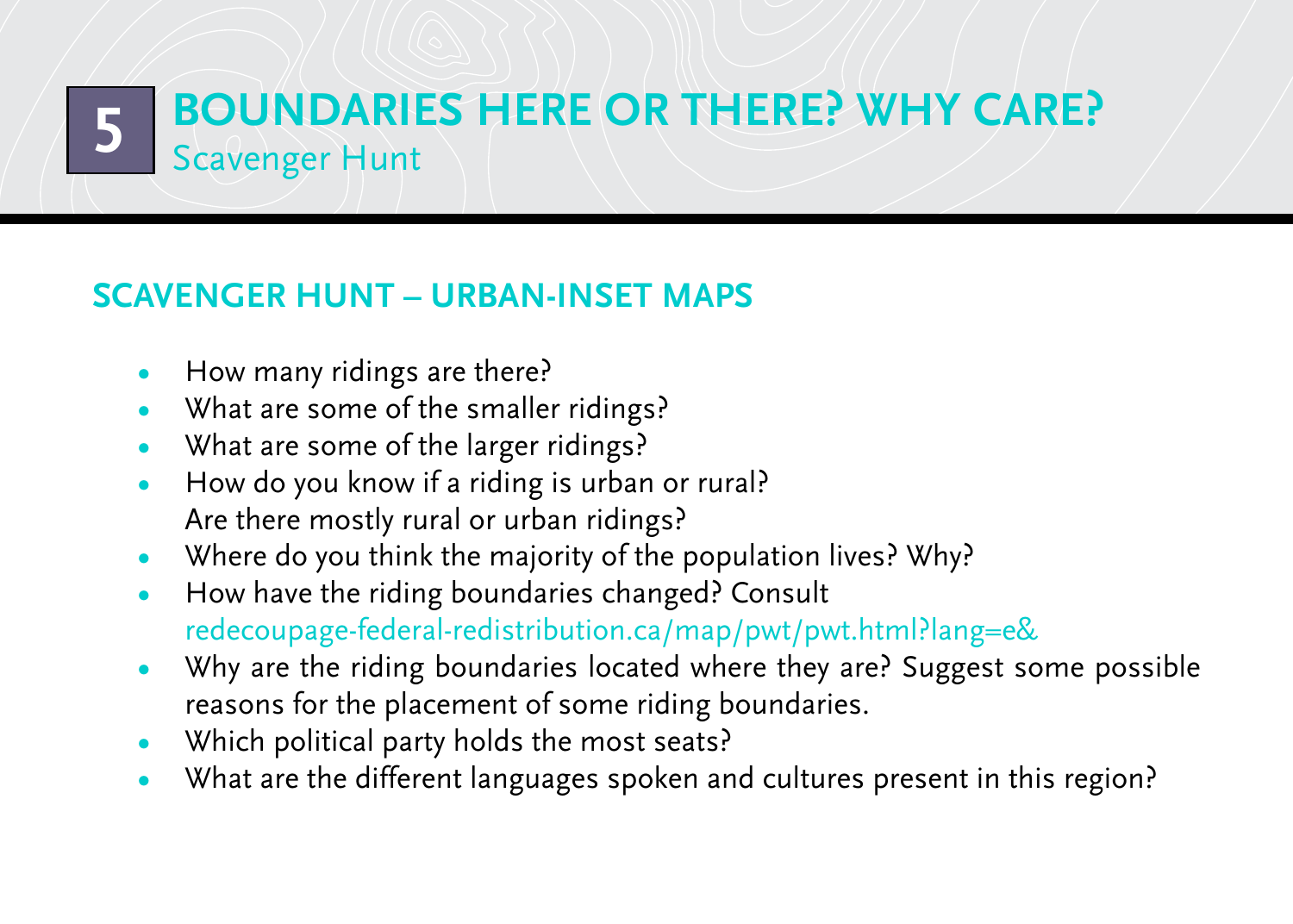**Boundaries here or there? Why care? Scavenger Hunt** 

## **Scavenger Hunt – West region**

- How many ridings are there?
- What are some of the smaller ridings?
- What are some of the larger ridings?
- How do you know if a riding is urban or rural? Are there mostly rural or urban ridings?
- Where do you think the majority of the population lives? Why?
- **•**  How have the riding boundaries changed? Consult [redecoupage-federal-redistribution.ca/map/pwt/pwt.html?lang=e&](http://www.redecoupage-federal-redistribution.ca/map/pwt/pwt.html?lang=e&)
- Why are the riding boundaries located where they are? Suggest some possible reasons for the placement of some riding boundaries.
- Which political party holds the most seats?
- What are the different languages spoken and cultures present in this region?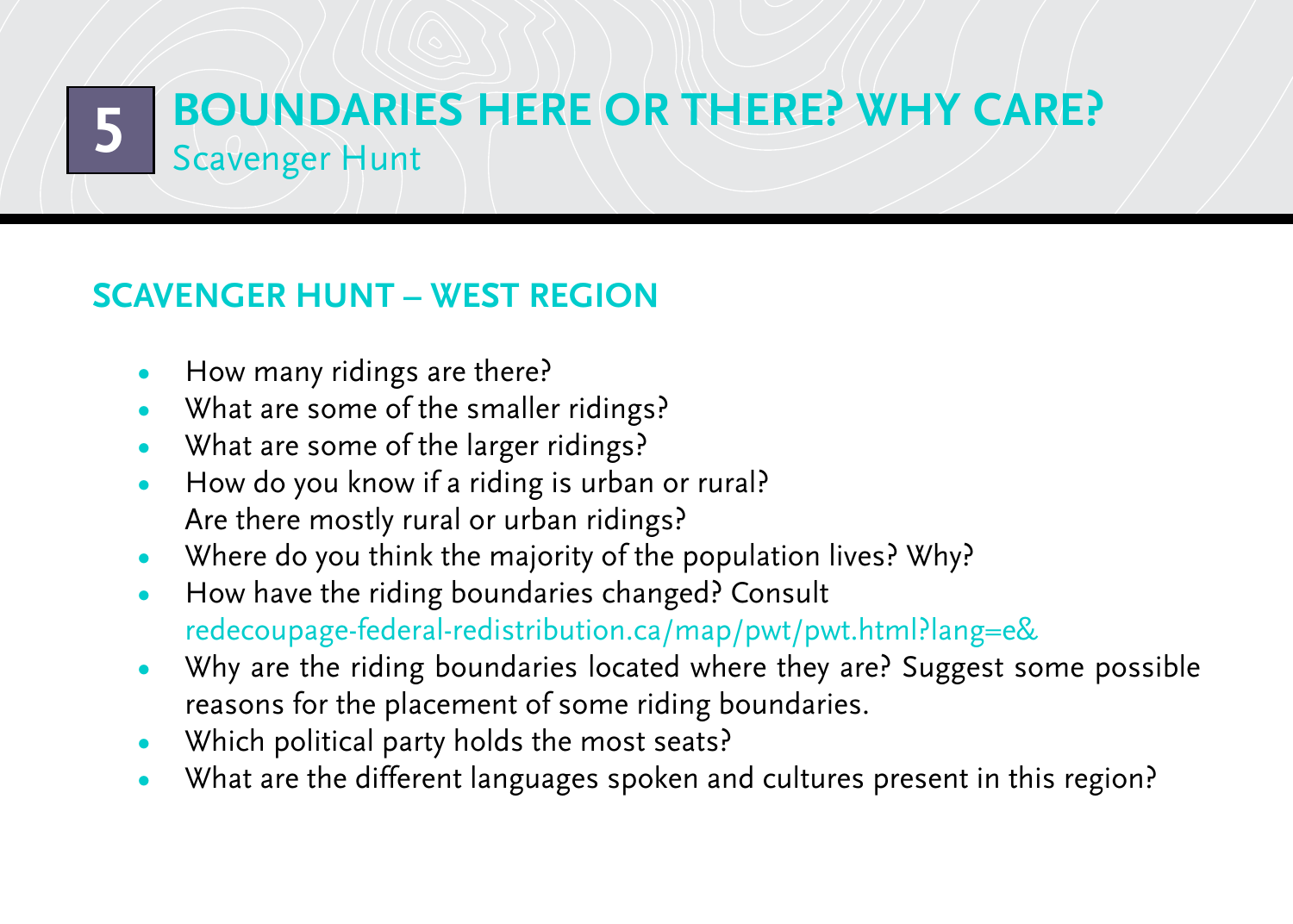## **Scavenger Hunt – North region**

- The North region has the largest riding in Canada. Which one is it and how big is it?
- How many ridings are there?
- What are some of the smaller ridings? Where are they located?
- How do you know if a riding is urban or rural? Are there mostly rural or urban ridings?
- Where do you think the majority of the population lives? Why?
- **•**  How have the riding boundaries changed? Consult [redecoupage-federal-redistribution.ca/map/pwt/pwt.html?lang=e&](http://www.redecoupage-federal-redistribution.ca/map/pwt/pwt.html?lang=e&)
- Why are the riding boundaries located where they are? Suggest some possible reasons for the placement of some riding boundaries.
- Which political party holds the most seats?
- What are the different languages spoken and cultures present in this region?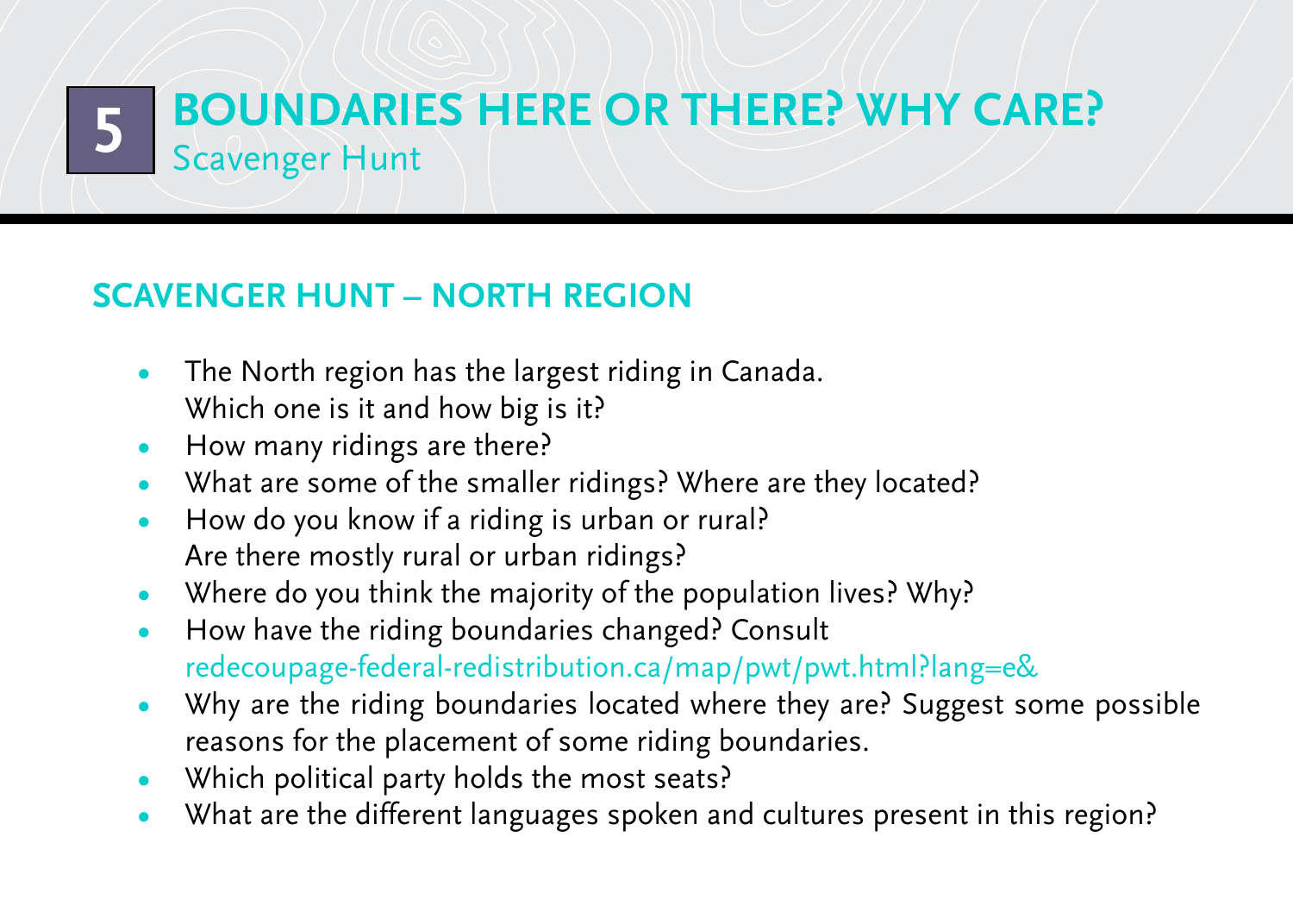## **Scavenger Hunt – Central region**

- The Central region has one of the smallest ridings in Canada. Which one is it and how small is it?
- How many ridings are there?
- What are some of the larger ridings? Where are they located?
- How do you know if a riding is urban or rural? Are there mostly rural or urban ridings?
- Where do you think the majority of the population lives? Why?
- **•**  How have the riding boundaries changed? Consult [redecoupage-federal-redistribution.ca/map/pwt/pwt.html?lang=e&](http://www.redecoupage-federal-redistribution.ca/map/pwt/pwt.html?lang=e&)
- Why are the riding boundaries located where they are? Suggest some possible reasons for the placement of some riding boundaries.
- Which political party holds the most seats?
- What are the different languages spoken and cultures present in this region?